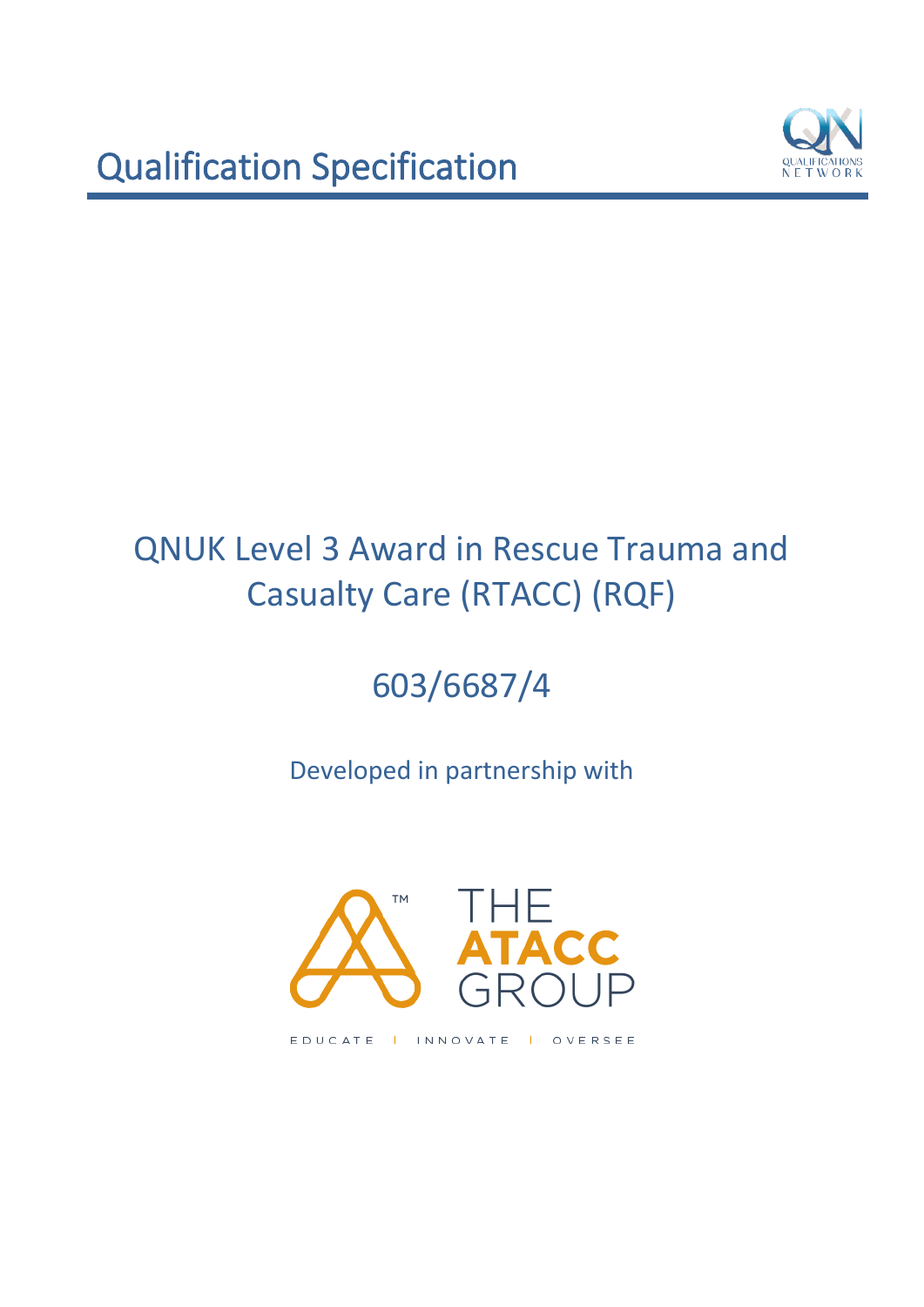

# **Contents**

| 1.    |  |  |  |  |  |
|-------|--|--|--|--|--|
| 2.    |  |  |  |  |  |
| 3.    |  |  |  |  |  |
| 4.    |  |  |  |  |  |
| 5.    |  |  |  |  |  |
| 6.    |  |  |  |  |  |
| 7.    |  |  |  |  |  |
| 8.    |  |  |  |  |  |
| 9.    |  |  |  |  |  |
| 10.   |  |  |  |  |  |
| 11.   |  |  |  |  |  |
|       |  |  |  |  |  |
|       |  |  |  |  |  |
| 13.1. |  |  |  |  |  |
| 13.2. |  |  |  |  |  |
| 13.3. |  |  |  |  |  |
| 13.4. |  |  |  |  |  |
| 13.5. |  |  |  |  |  |
|       |  |  |  |  |  |
|       |  |  |  |  |  |
|       |  |  |  |  |  |
| 16.1. |  |  |  |  |  |
| 16.2. |  |  |  |  |  |
|       |  |  |  |  |  |
|       |  |  |  |  |  |
|       |  |  |  |  |  |
|       |  |  |  |  |  |
|       |  |  |  |  |  |
|       |  |  |  |  |  |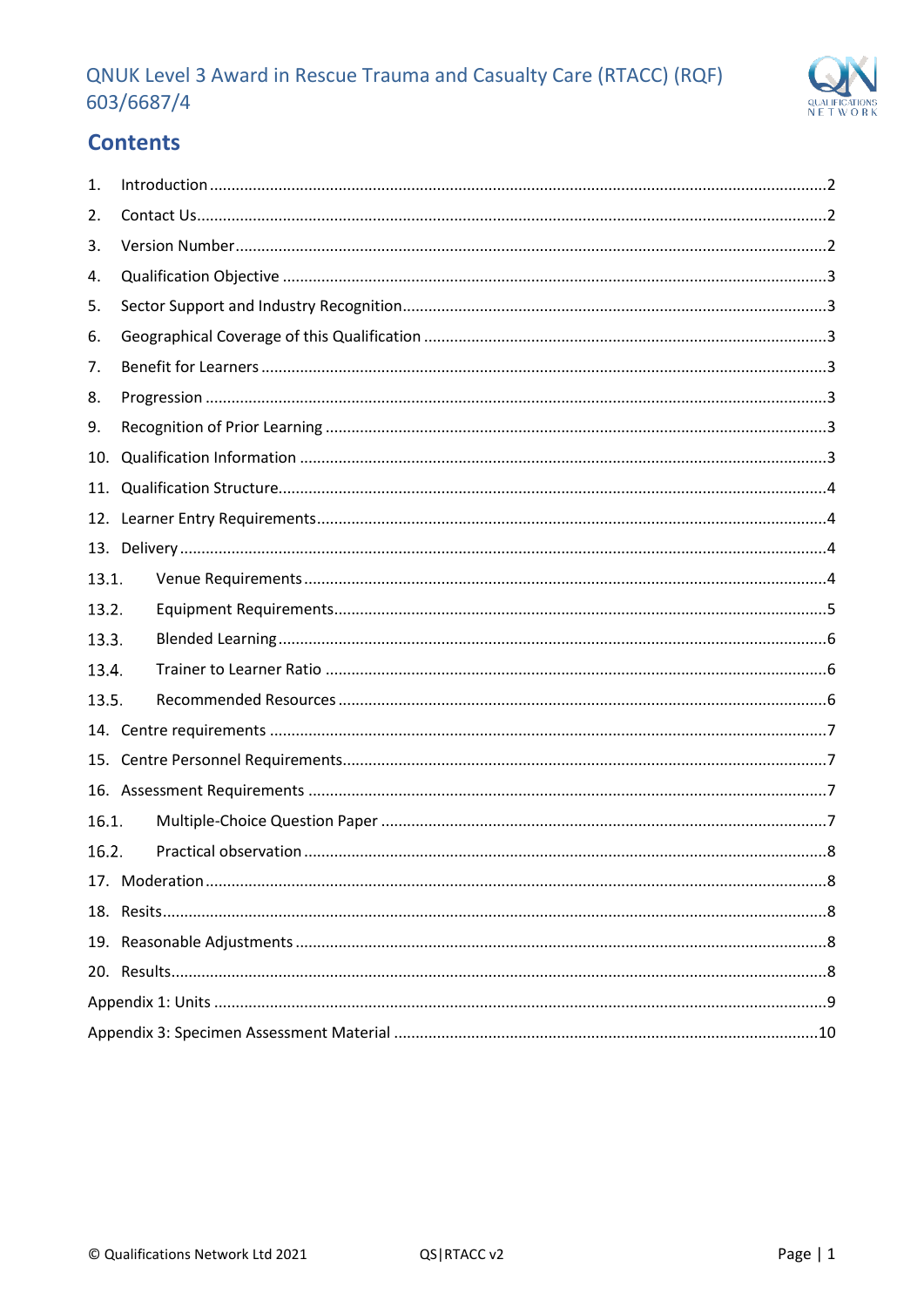

# <span id="page-2-0"></span>**1. Introduction**

Qualifications Network Limited (QNUK) is an Awarding Organisation recognised and regulated by the Office of Qualifications and Examinations (Ofqual) in England, the Council for Curriculum, Examinations and Assessment (CCEA) in Northern Ireland and Qualifications Wales.

This qualification is for people who deal with time critical trauma and medical emergencies. It is based on the recommendations of The ATACC Group International Medical Advisory Group (MAG) and The ATACC Group Medical Education and Training standards.

This QNUK qualification has been developed in collaboration with The ATACC Group. The course is designed to be delivered through high fidelity simulation and training in a unique and motivational style that is easy to follow and understand. It is for people who work or hope to work in emergency services, fragile environments and high-risk workplaces responding to medical and trauma emergencies.

This specification outlines key information required by users of the qualification to ensure they can make an informed decision about the suitability of the qualification they are taking or proposing to take for the purposes that they intend to use it.

# <span id="page-2-1"></span>**2. Contact Us**

Please get in touch if you need any advice or guidance with this qualification.

#### **Head Office:**

Qualifications Network First Floor Offices 86A Lancaster Road Enfield Middlesex EN2 0BX

Email: [centres@qnuk.org](mailto:CentreSupport@Qualifications-Network.co.uk) Tel: 020 3795 0559

# <span id="page-2-2"></span>**3. Version Number**

Centres should make sure they are using the most up to date document by checking the footer which will confirm the current version number.

| Document owner          | <b>Qualifications Manager</b> |
|-------------------------|-------------------------------|
| Date last updated       | 11/08/2021                    |
| Next review             | 30/09/2025                    |
| <b>Status</b>           | Approved                      |
| Version                 |                               |
| Document control number | QS   L3RTACC                  |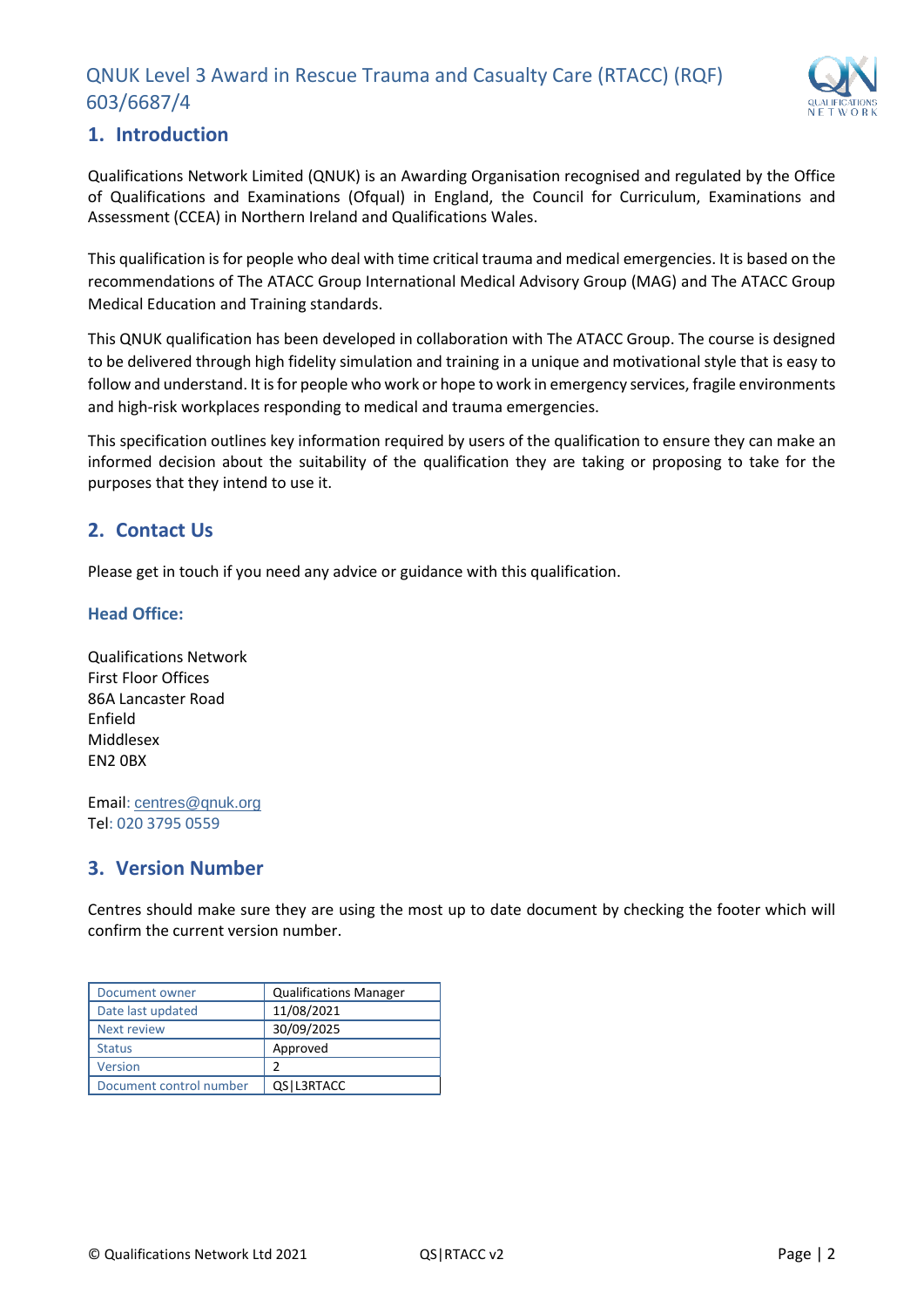

# <span id="page-3-0"></span>**4. Qualification Objective**

The objective of the qualification is to benefit learners by preparing them to deal with the most serious medical and trauma in a realistic and immersive way that develops skills and confidence. It is designed to support Emergency Services workers, Close Protection Operatives and Emergency Responders to respond to medical emergencies in the context of their role.

## <span id="page-3-1"></span>**5. Sector Support and Industry Recognition**

This qualification has been developed in line with recommendations from The ATACC Group International Medical Advisory Group (MAG) and The ATACC Group Medical Education and Training standards and maps to Level E descriptor, as defined by the Faculty of Pre-hospital Care (FPHC) for providers.

# <span id="page-3-2"></span>**6. Geographical Coverage of this Qualification**

This qualification is available in England, Wales, Scotland and Northern Ireland and Internationally.

#### <span id="page-3-3"></span>**7. Benefit for Learners**

The purpose of this qualification is to develop learner's knowledge and skills in casualty care (enhanced First Aid) relevant to a particular specialisation (responding to medical emergencies) within an occupation e.g. Emergency Services, Close Protection Operatives and industrial Emergency Response teams.

## <span id="page-3-4"></span>**8. Progression**

This qualification demonstrates to employers and education establishments a learner's ability to develop their skills and knowledge in technical and non-technical skills and casualty care. It would strengthen a university application to study a healthcare related subject such as medicine, paramedic science and nursing.

# <span id="page-3-5"></span>**9. Recognition of Prior Learning**

QNUK are unable to accept requests for recognition of prior learning (RPL) for this qualification.

# <span id="page-3-6"></span>**10. Qualification Information**

| <b>Qualification Number (QN)</b>      | 603/6687/4                                         |
|---------------------------------------|----------------------------------------------------|
| <b>Learning Aim</b>                   | 6036687                                            |
| <b>Total Qualification Time (TQT)</b> | 46                                                 |
| <b>Guided Learning Hours (GLH)</b>    | 24                                                 |
| <b>Credit value</b>                   | 5                                                  |
| Level                                 | 3                                                  |
| Validity                              | 3 years                                            |
| Assessment                            | Invigilated MCQ paper and observed practical tasks |
| Achieving the qualification           | Learners must achieve the 2 mandatory units        |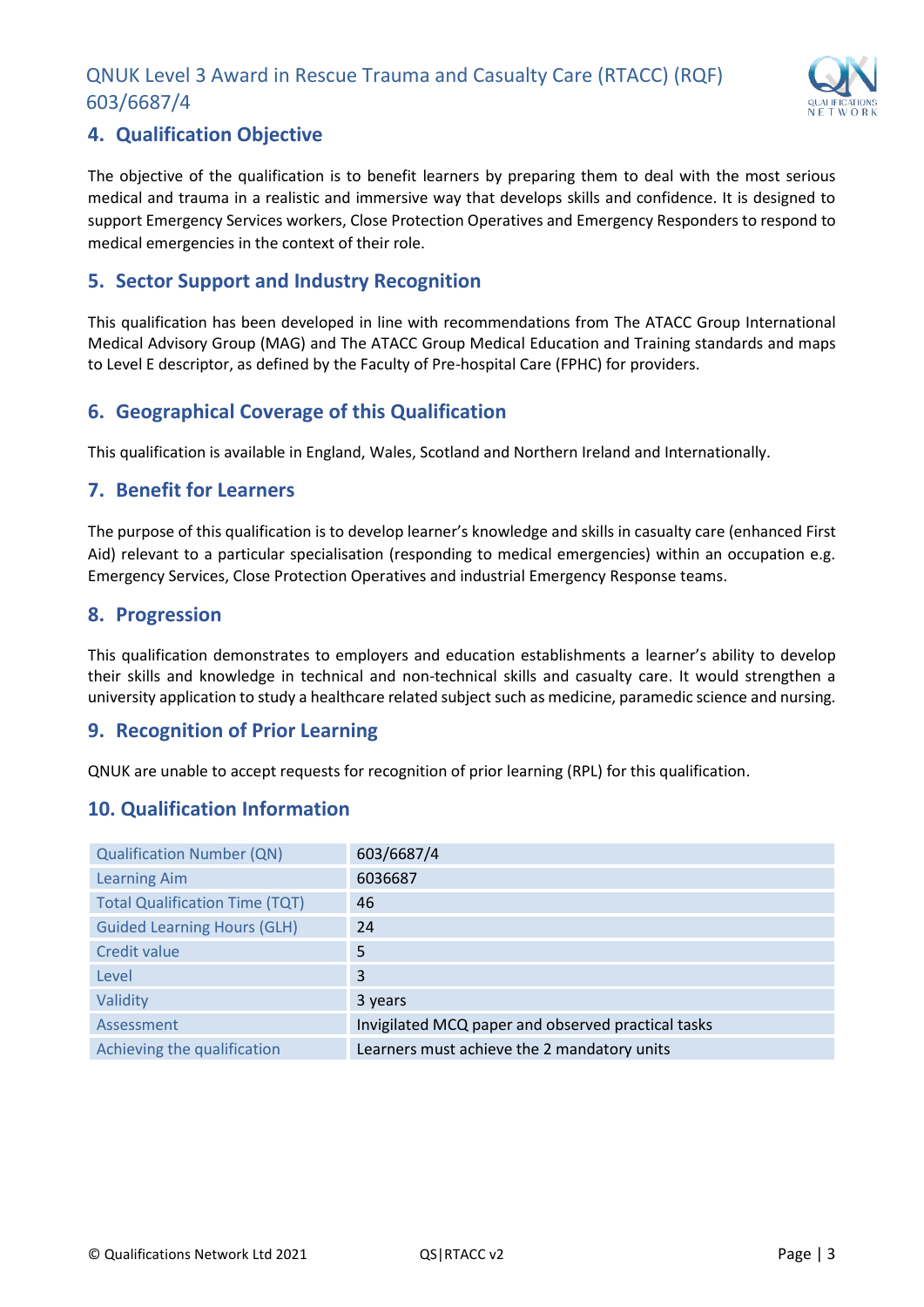

# <span id="page-4-0"></span>**11. Qualification Structure**

| Unit No.               | <b>Unit Title</b>                                | <b>Level</b> | <b>Credit</b> | <b>GLH</b> |
|------------------------|--------------------------------------------------|--------------|---------------|------------|
| <b>Mandatory units</b> |                                                  |              |               |            |
| H/618/4961             | Rescue Trauma and Casualty Care (RTACC) Provider | 3            |               | -15        |
| K/618/4962             | Immediate Life Support and Responding to Medical | 3            |               | 9          |
|                        | Emergencies                                      |              |               |            |

The learning outcomes for the qualification may be found in Appendix 1. The Assessment Guidance details the assessment criteria which are used to determine if a learner has met the requirements of the learning outcomes. Further depth of coverage is also provided in the Assessment Guidance.

# <span id="page-4-1"></span>**12. Learner Entry Requirements**

This qualification is aimed at those over 17 years old.

Due to the language of the assessment, it is recommended that learners have sufficient command of the English language in order to understand the assessment and to undertake the recommended assessment methods.

Candidates must have an understanding of basic First Aid and ideally have attended a 1 day First Aid Trauma and Casualty Care (FTACC) or Emergency First Aid at Work within the last 3 years.

Due to the nature of this qualification, candidates should be physically capable of undertaking practical assessments in a range of environments.

There are no other pre-requisites for this qualification; however, learners should be able to work at level 2 and above

# <span id="page-4-2"></span>**13. Delivery**

This qualification is delivered in a face-to-face setting over a 3-day period. Learners should complete the qualification within 10 weeks.

#### <span id="page-4-3"></span>**Venue Requirements**

Quality education and training involves using premises conducive to learning and it is a Centre's responsibility to make sure all venues used for training and assessment purposes are suitable and adequate – whether these are hired or in-house training rooms.

The training venue should be suitable for learning and meet all relevant Health and Safety requirements.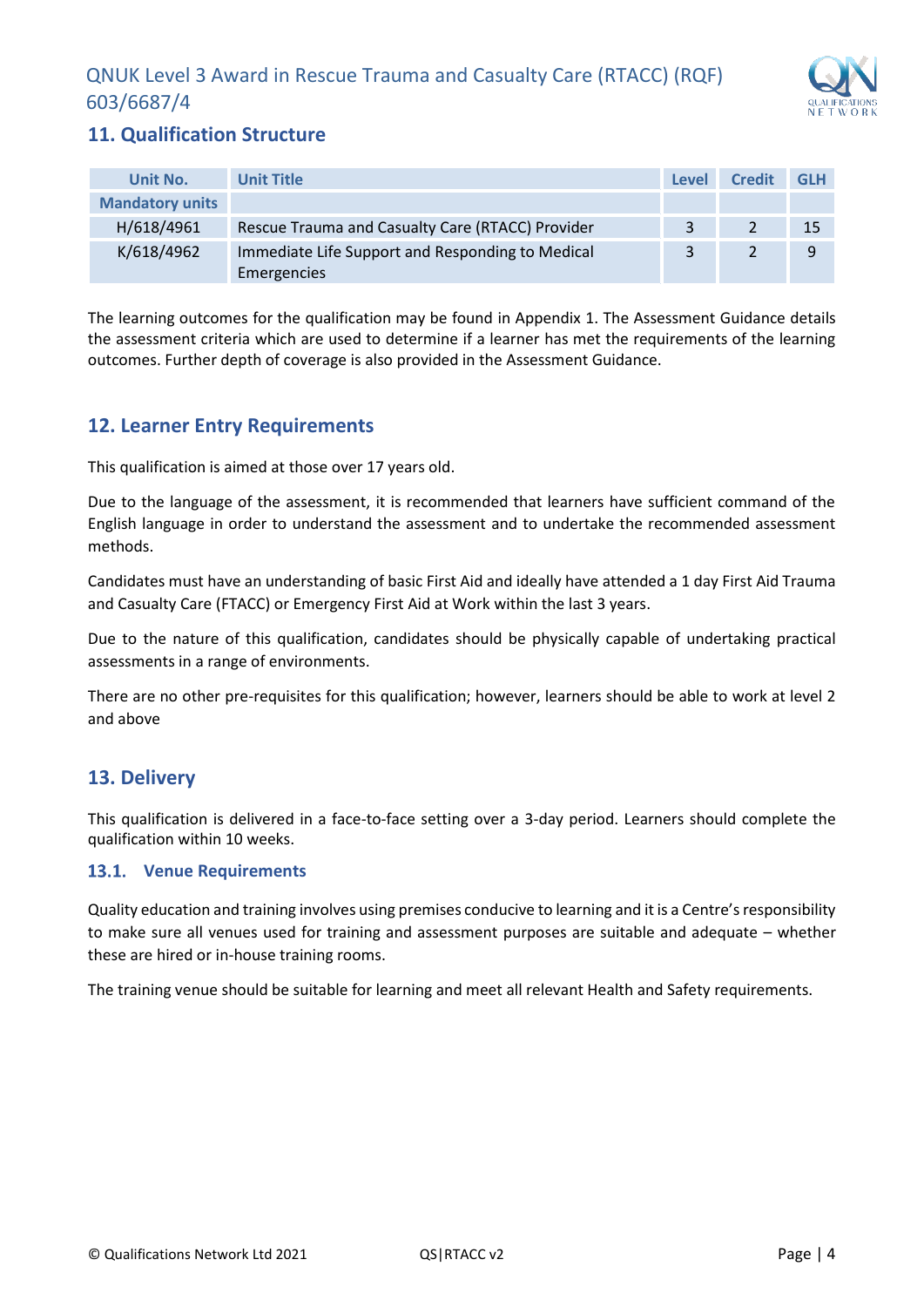

## <span id="page-5-0"></span>**Equipment Requirements**

It is important there is a wide range of learning resources to support delivery. As a minimum, Centres should make sure their venues, equipment and other resources include:

| Resource/area:                           | <b>Requirements:</b>                                                                                                                                                                                                                                                                                                                                                                                                                                                                                                                                                                                                                                                        |  |
|------------------------------------------|-----------------------------------------------------------------------------------------------------------------------------------------------------------------------------------------------------------------------------------------------------------------------------------------------------------------------------------------------------------------------------------------------------------------------------------------------------------------------------------------------------------------------------------------------------------------------------------------------------------------------------------------------------------------------------|--|
| Audio visual (AV) equipment and training | Sufficient AV equipment and training aids to facilitate                                                                                                                                                                                                                                                                                                                                                                                                                                                                                                                                                                                                                     |  |
| aids                                     | learning using varying teaching methods.                                                                                                                                                                                                                                                                                                                                                                                                                                                                                                                                                                                                                                    |  |
| Learning materials                       | Learners with clear and accurate reference<br>Provide<br>books/handouts covering the topics included in the<br>qualification.<br>Note: RTACC manual must be used as a minimum.                                                                                                                                                                                                                                                                                                                                                                                                                                                                                              |  |
| <b>Training venue</b>                    | The training venue must meet acceptable Health and Safety<br>standards and be conducive to learning, with sufficient: size,<br>floor surfaces, seating, writing surfaces, toilet facilities,<br>ventilation, lighting, heating, access, exits, cleanliness,<br>absence of distracting noise.                                                                                                                                                                                                                                                                                                                                                                                |  |
| Simulation                               | The RTACC course designed by The ATACC Group, it prides<br>itself in having the most realistic and immersive scenarios<br>that develops skills and confidence in dealing with medical<br>and trauma incidents. In order to meet the requirements for<br>delivery this course Centres must use high fidelity manikins<br>and/or actors in all scenarios to simulate realism.                                                                                                                                                                                                                                                                                                 |  |
| Immediate life support equipment         | Immediate/Advanced Life Support manikins (must be suitable<br>demonstrate<br>airway<br>manoeuvres<br>and<br>to<br>accept<br>oropharyngeal (OPA), nasopharyngeal (NPA) and supraglottic<br>airways). 1 manikin to every 6 candidates. Or<br>CPR Adult manikins, child manikins and infant manikins and<br>Airway manikins (must be suitable to demonstrate airway<br>manoeuvres and accept oropharyngeal, nasopharyngeal and<br>supraglottic airways).<br>Also<br>AED or defibrillator trainer<br>Full set of OPA (sizes 00 to 4)<br>Full set of NPA (sizes 6 to 8)<br>Full set of i-gel (sizes 1 to 5)<br>Manual suction device<br>Oxygen cylinder<br>Adult B-V-M<br>Filter |  |
|                                          | Catheter mount<br><b>Tape</b><br>Adult non-rebreather masks<br>Paediatric bag-valve-mask<br>Paediatric non-rebreather masks<br>Nasal cannulae<br>SpO2 monitor                                                                                                                                                                                                                                                                                                                                                                                                                                                                                                               |  |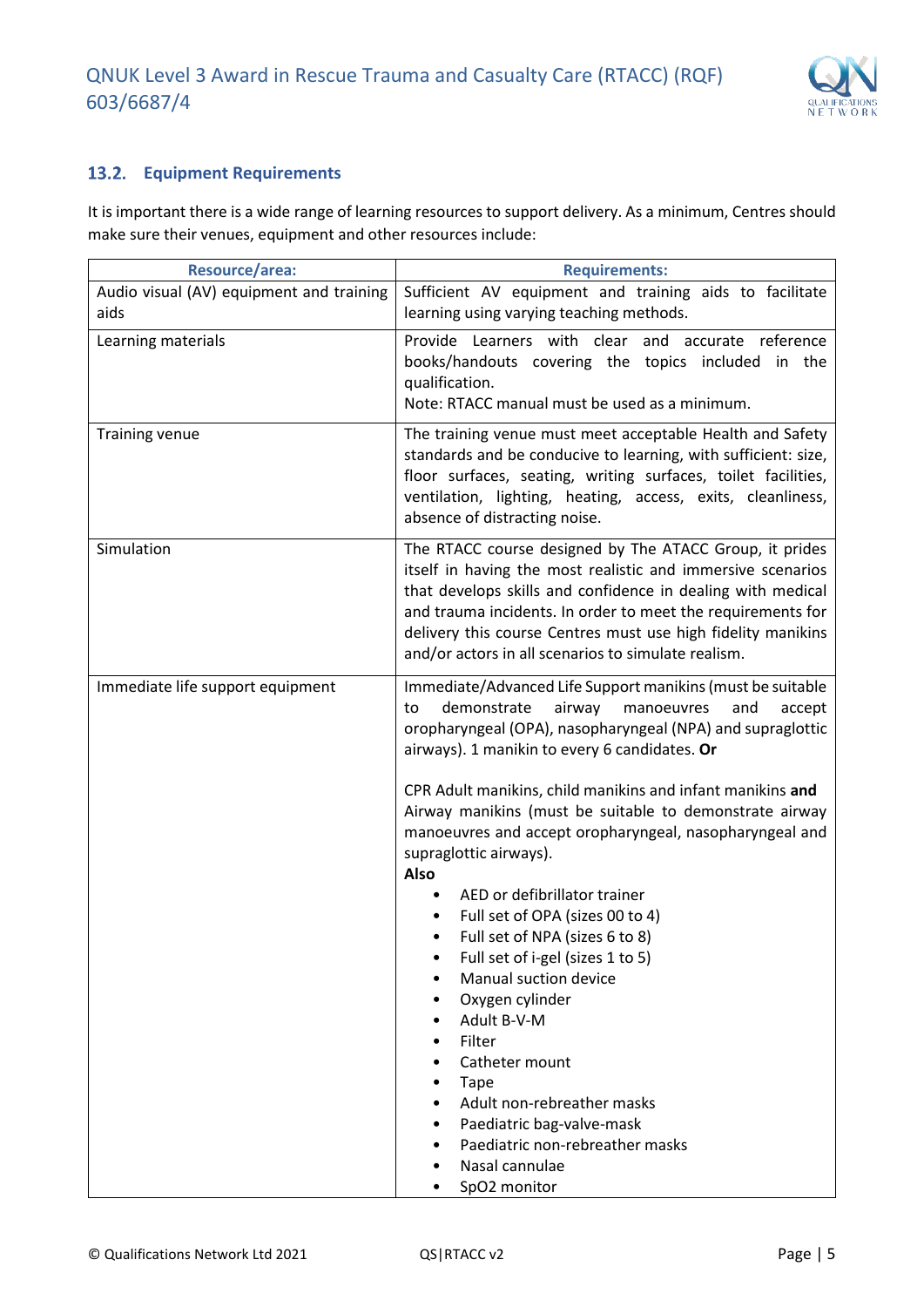

| Fracture immobilisation and extrication<br>devices                             | Various types of prehospital immobilisation devices:<br>• Cervical collar<br>• Pelvic splint (mandatory)<br>• Traction splint (optional)<br>• Vacuum splints or box splints (optional)<br>Various types of current spinal immobilisation device:<br>• Orthopaedic stretcher and accessories (mandatory)<br>• Extrication long board and accessories (mandatory)<br>• Kendrick extrication device (optional)<br>• Vacuum mattress stretcher (optional)                                                                                                                                                                                                   |
|--------------------------------------------------------------------------------|---------------------------------------------------------------------------------------------------------------------------------------------------------------------------------------------------------------------------------------------------------------------------------------------------------------------------------------------------------------------------------------------------------------------------------------------------------------------------------------------------------------------------------------------------------------------------------------------------------------------------------------------------------|
| Trauma consumables                                                             | A variety of manufactured non-occlusive and occlusive chest<br>dressings<br>A variety of manufactured tourniquets and haemostatic<br>agents<br>Sufficient trauma bandages: various sizes and types, including<br>triangular bandages and crepe bandages<br>A malleable splint (Aluminium/foam)<br>Sufficient burns treatment kit including cling film, hand/feet<br>bags and facial burns dressing<br>A head torch<br>A pen torch<br>A variety of blankets: various sizes and types, including<br>cellular and foil<br>Clinical waste bags<br>Eye wash pods<br>First aid dressings<br>Ambulance dressings<br>Gauze for wound packing and wound cleaning |
| Oxygen/accessories CD/D size cylinders<br>with the relevant equipment for use. | A variety of non-re-breather masks, pocket masks and bag<br>valve masks                                                                                                                                                                                                                                                                                                                                                                                                                                                                                                                                                                                 |
| RTACC provider equipment                                                       | It is recommended RTACC providers have protective gloves,<br>head and eye protection and suitable clothing to perform the<br>role                                                                                                                                                                                                                                                                                                                                                                                                                                                                                                                       |

#### <span id="page-6-0"></span>**Blended Learning**

Blended learning is acceptable for this qualification provided suitable controls are in place to ensure learners complete all elements.

#### <span id="page-6-1"></span>**13.4.** Trainer to Learner Ratio

The maximum Trainer to learner ratio for this qualification is 1:6

#### <span id="page-6-2"></span>**13.5. Recommended Resources**

Centres **must** provide each learner with the RTACC manual to support their progress through the qualification.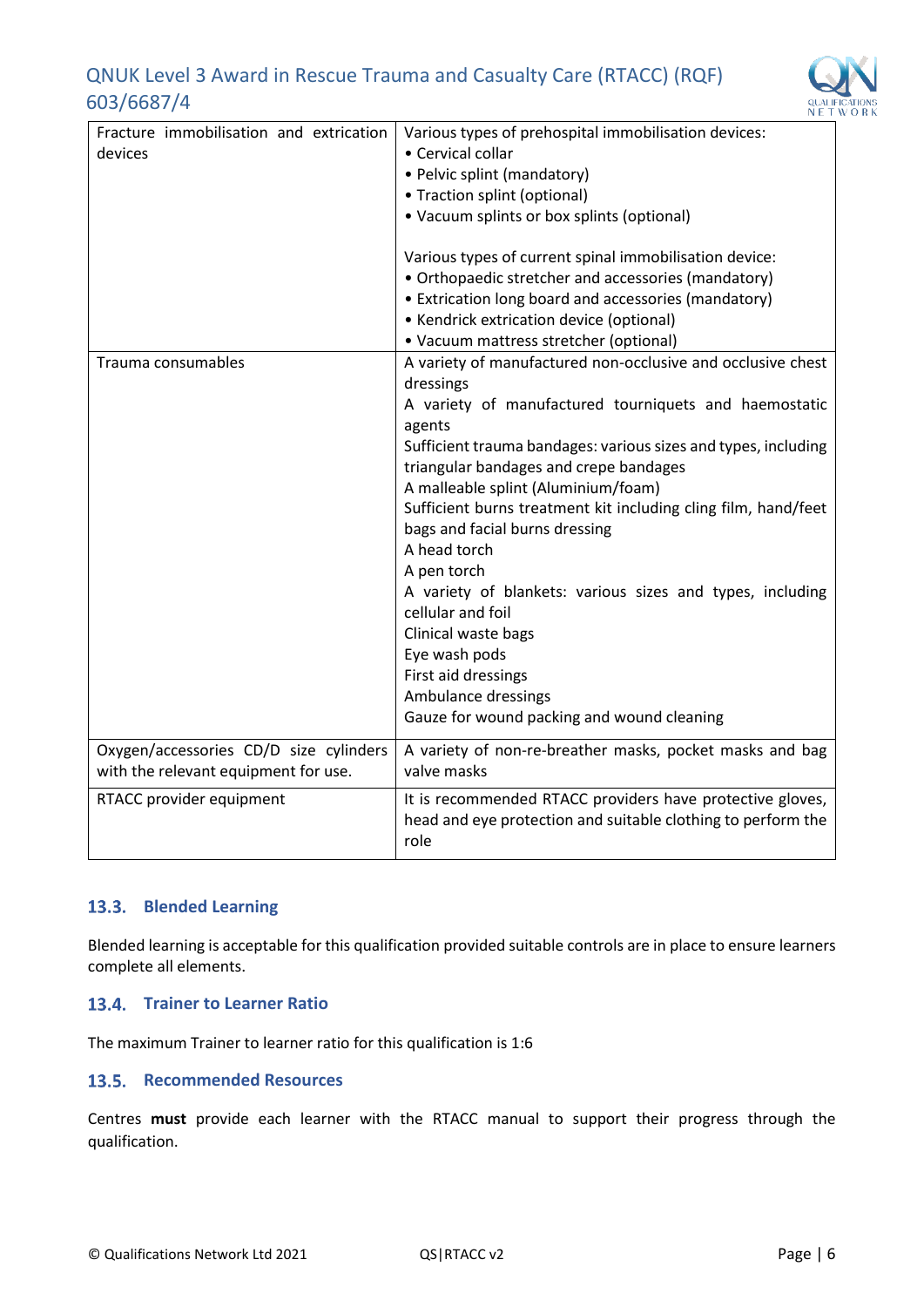

# <span id="page-7-0"></span>**14. Centre requirements**

This qualification is only available through QNUK in collaboration with The ATACC Group and subject to joint approval requirements and procedures.

A representative from each Centre must attend an annual 1-day TAG/QNUK improving and maintaining standards event to remain approved to offer this qualification.

## <span id="page-7-1"></span>**15.Centre Personnel Requirements**

This qualification is delivered by suitably qualified trainers.

#### **Trainer/Assessor**

- Must hold the QNUK Level 3 Award in Rescue Trauma and Casualty Care (RTACC) (RQF) or be HCPC registered Paramedic, NMC Registered Nurse, GMC Registered Doctor with prehospital care experience
- Hold an acceptable education and training qualification **and**
- Hold or be working towards an acceptable assessing qualification **and**
- Attend a two day The ATACC Group (TAG) qualification orientation and assessment course

\*Registered Healthcare Professionals must attend a 1-day TAG/QNUK improving and maintaining standards event every 3 years to remain approved as a Trainer/Assessor

#### **Internal Quality Assurers**

Internal Quality Assurers (IQAs) of this qualification must have knowledge and competency in Rescue Trauma and Casualty Care (RTACC) as well as knowledge and competency in internal quality assurance practice. An acceptable portfolio must show:

- Must hold the QNUK Level 3 Award in Rescue Trauma and Casualty Care (RTACC) (RQF) or be HCPC registered Paramedic, NMC Registered Nurse, GMC Registered Doctor with prehospital care experience **and**
- Knowledge and competency in internal quality assurance evidenced by holding or working towards a qualification **and**
- Attend a 1-day TAG/QNUK improving and maintaining standards event

Please note whilst centre personnel may be approved for both roles, those assigned the role of Trainer/Internal Verifier are not permitted to operate in both these roles for any learner.

#### <span id="page-7-2"></span>**16. Assessment Requirements**

Learners are assessed for this qualification through:

#### <span id="page-7-3"></span>**Multiple-Choice Question Paper**

The MCQ paper will be taken under examination conditions, i.e. learners will sit a minimum of 1.25 metres apart, will not confer during the examination and no electronic devices (such as mobile phones) or books, including dictionaries, will be permitted.

| Language of assessment | English     |
|------------------------|-------------|
| Duration               | 45 minutes  |
| Pass mark              | 70% (21/30) |
| Grading                | Pass/Fail   |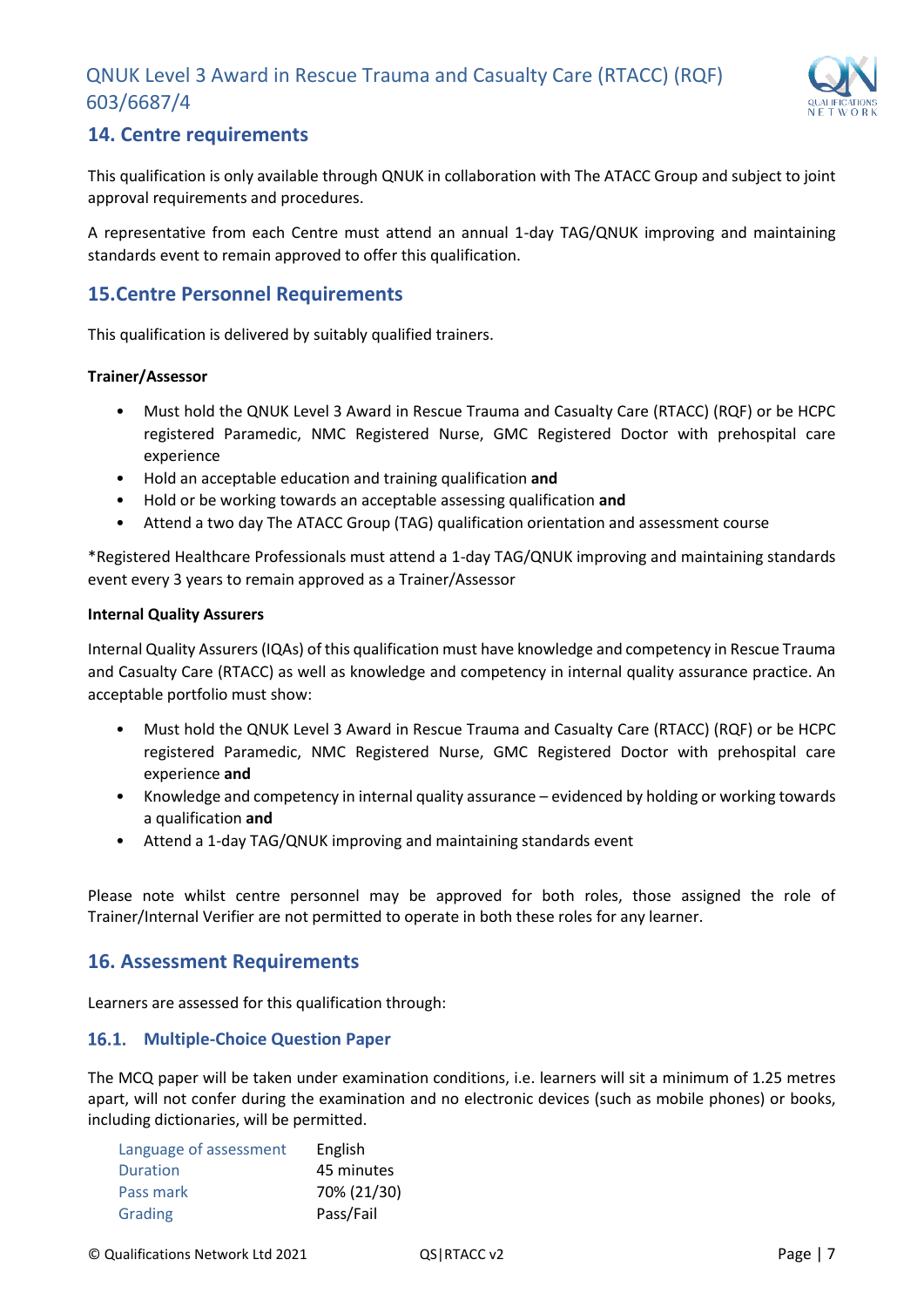

Example MCQ is included at Appendix 3

#### <span id="page-8-0"></span>**Practical observation**

Learners are assessed for this qualification through the completion of several practical assessments.

| Language of assessment | English     |
|------------------------|-------------|
| <b>Duration</b>        | As required |
| Pass mark              | 100%        |
| Grading                | Pass/Fail   |

# <span id="page-8-1"></span>**17. Moderation**

The level of external moderation required for this qualification will be risk based and in line with the Centre Assessment Standards Scrutiny Strategy applicable to this qualification.

There may be situations within the centre devised assessment methodology that require observations, in these situations QNUK EQA Department will also require to conduct verification visits to ensure the accuracy and consistency of assessment decisions.

QNUK EQA Department will advise the centre of the required levels of moderation/verification to anticipate for this qualification upon centre approval for delivery.

#### <span id="page-8-2"></span>**18. Resits**

Due to the nature of this qualification and the standard or care expected, learners have no more than 3 attempts on each practical assessment. If a learner fails to meet the criteria on a practical assessment the Trainer/Assessor should give the learner feedback on the performance and share the assessment result.

After 3 attempts resulting in failure their registration will cease, and they will be unable to achieve certification on their current course. However, learners may re-register on the qualification and begin again (additional fees will apply). Contact QNUK if further information is needed.

#### <span id="page-8-3"></span>**19.Reasonable Adjustments**

Learners are required to complete the assessments in a manner appropriate to the purpose of the qualification.

The prescribed assessment methods for this qualification should not unfairly disadvantage learners who would otherwise be able to demonstrate competence in line with the purpose of the qualification. Learners should contact their centre to discuss reasonable adjustment if they feel the prescribed assessment methods would disadvantage them.

#### <span id="page-8-4"></span>**20. Results**

The centre is required to submit learner results within 10 working days of assessment to Qualifications Network UK for moderation. We will issue verified results and appropriate certification to the approved centre within 7 working days of receiving the results. Centres will forward results and/or certificates to learners, who can expect to receive them within 20 working days of taking the assessment. If learners have not received results and/or certificates within 25 working days, they should contact the centre in the first instance.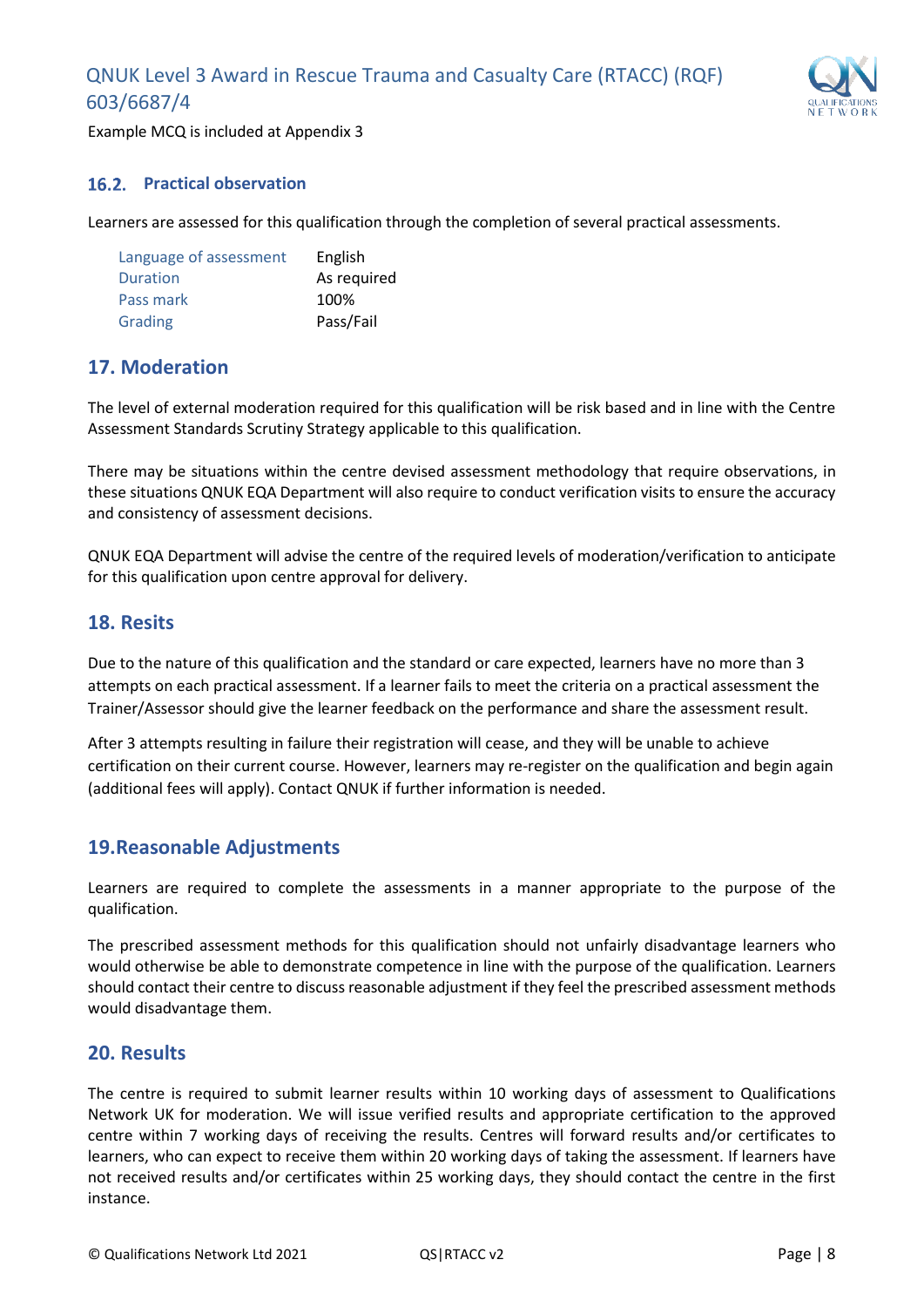

# <span id="page-9-0"></span>**Appendix 1: Units**

#### **Unit 1 Rescue Trauma and Casualty Care (RTACC) Provider H/618/4961**

**1. The learner will:** Understand the role and responsibilities of a Rescue Trauma And Casualty Care (RTACC) provider

**2. The learner will:** Be able to safely approach, assess and make a scene safe

**3. The learner will:** Be able carry out a casualty assessment and take a casualty history

**4. The learner will:** Be able to assess and manage massive haemorrhage

**5. The learner will:** Be able to assess and manage a casualty's airway

**6. The learner will:** Be able to assess and treat chest injuries

**7. The learner will:** Be able to assess and manage potential compromised circulation

**8. The learner will:** Be able to provide casualty care to someone with potential head, spine and musculoskeletal injuries

**9. The learner will:** Be able to assess and treat burns

**10. The learner will:** Be able to carry out a pain assessment

**11. The learner will:** Be able to assess and manage environmental exposure

**12. The learner will:** Be able to assess and manage life threatening or life changing injuries

## **Unit 2 Immediate Life Support and Responding to Medical Emergencies K/618/4962**

**1. The learner will:** Be able to assess and manage a choking casualty

**2. The learner will:** Be able to assess and manage a casualty with an altered level of consciousness

**3. The learner will:** Be able to assess and manage an adult in cardiorespiratory arrest

**4. The learner will:** Be able to assess and manage a child in cardiorespiratory arrest

**5. The learner will:** Be able to assess and manage an infant in cardiorespiratory arrest

**6. The learner will:** Know how to administer emergency oxygen

**7. The learner will:** Know how to assess and manage suspected medical emergencies and major illness

**8. The learner will:** Be able to assess and manage medical emergencies